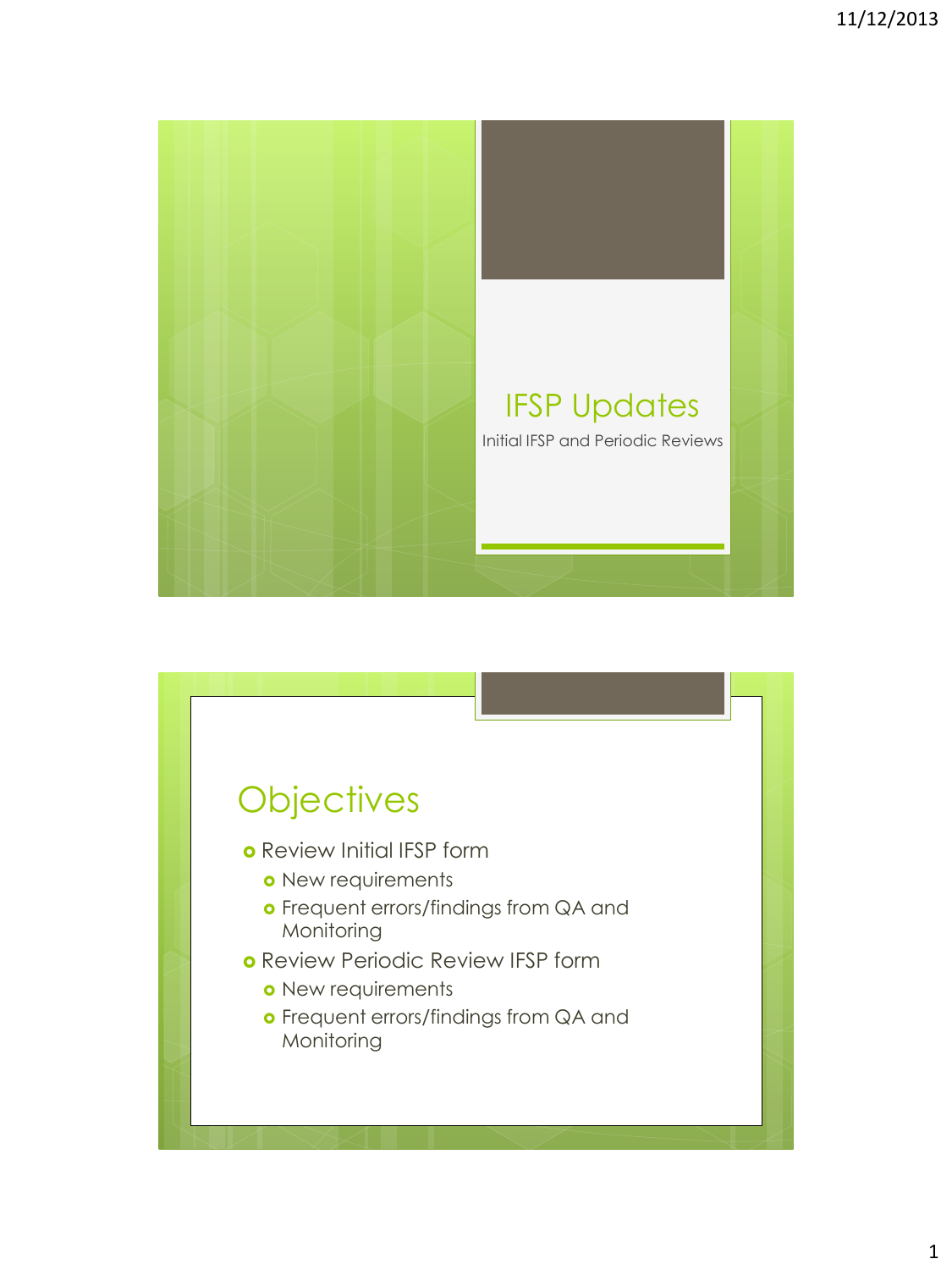Poll – Does the Initial IFSP have to be conducted Face to Face?



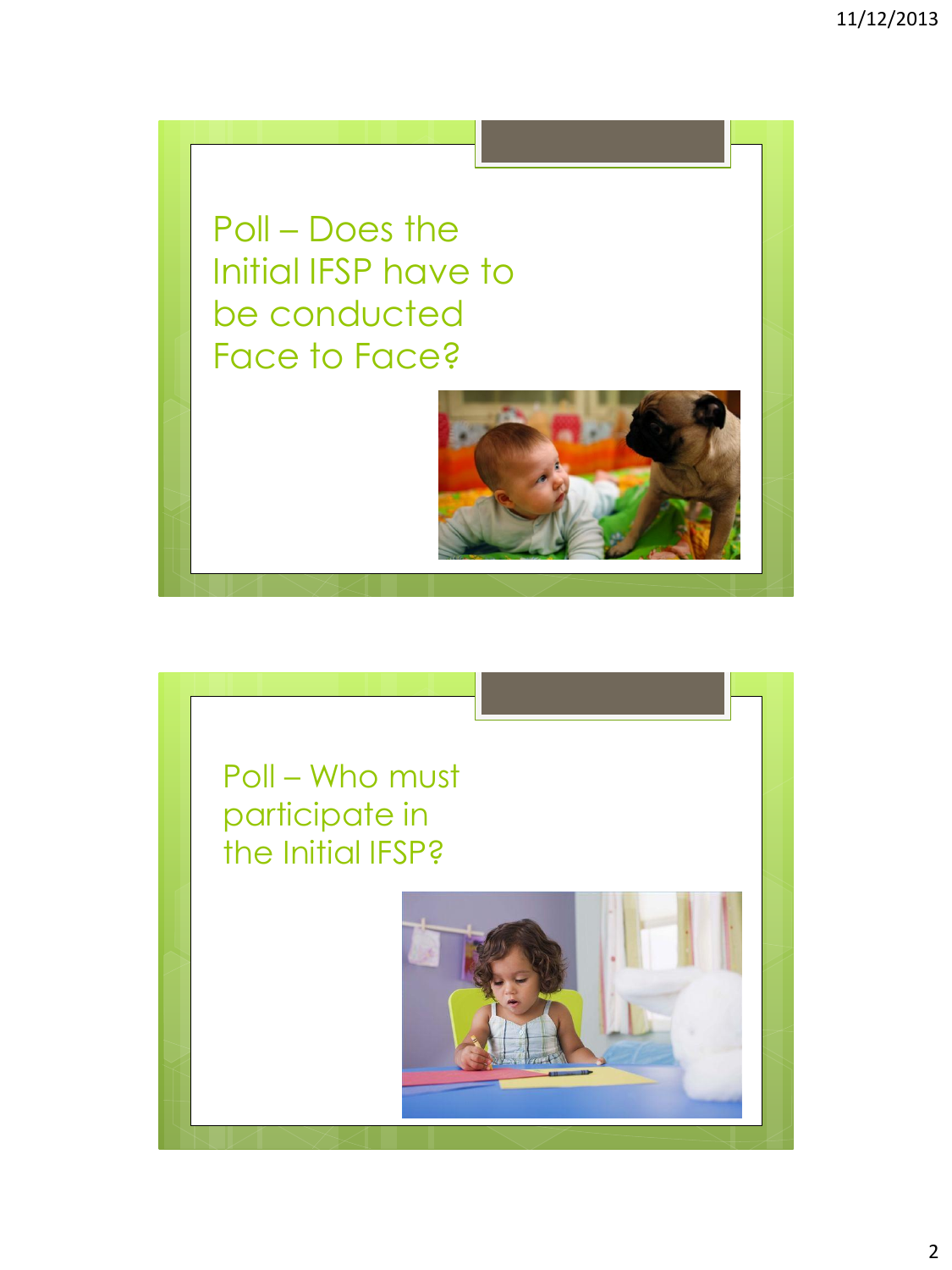

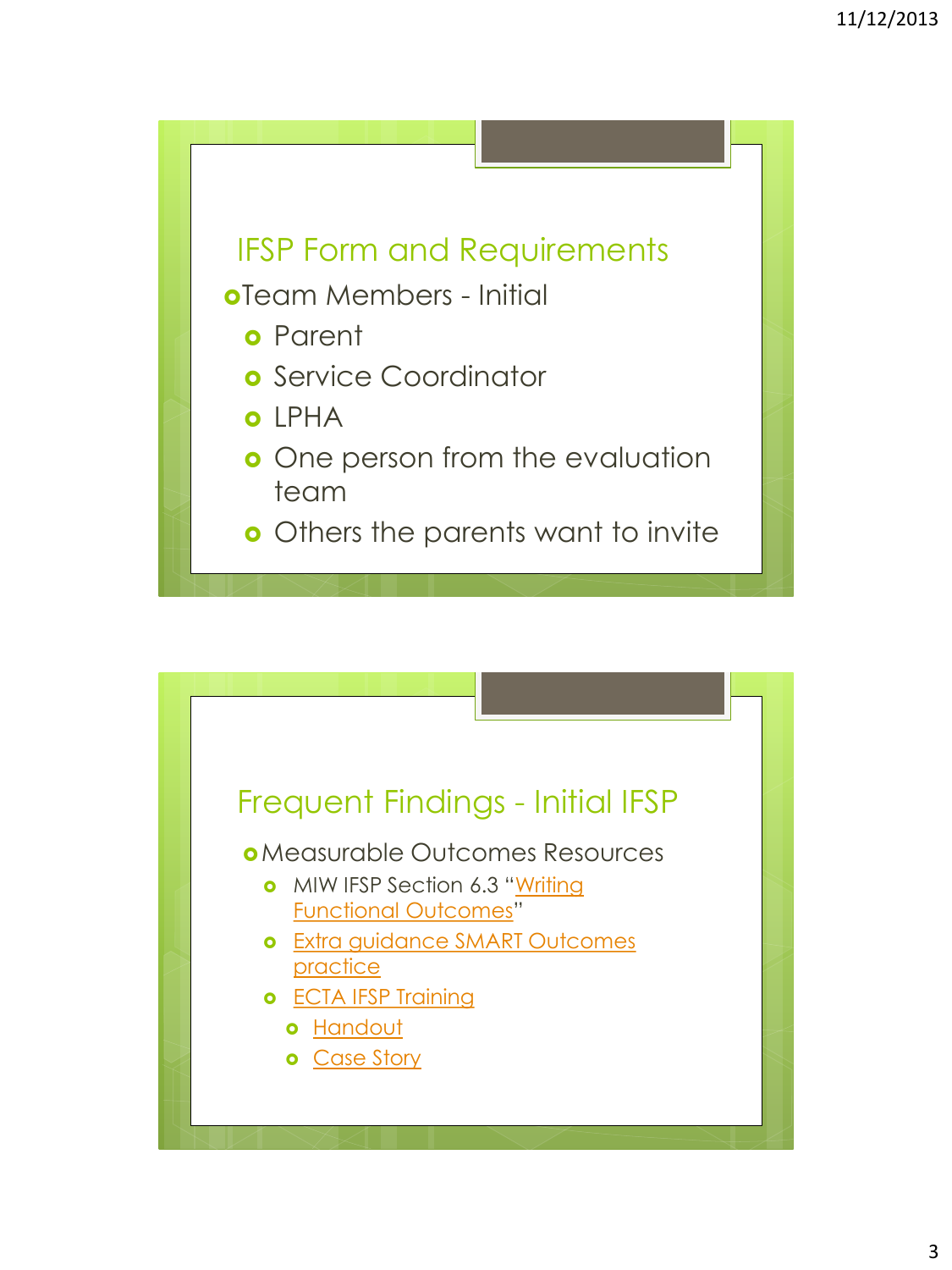

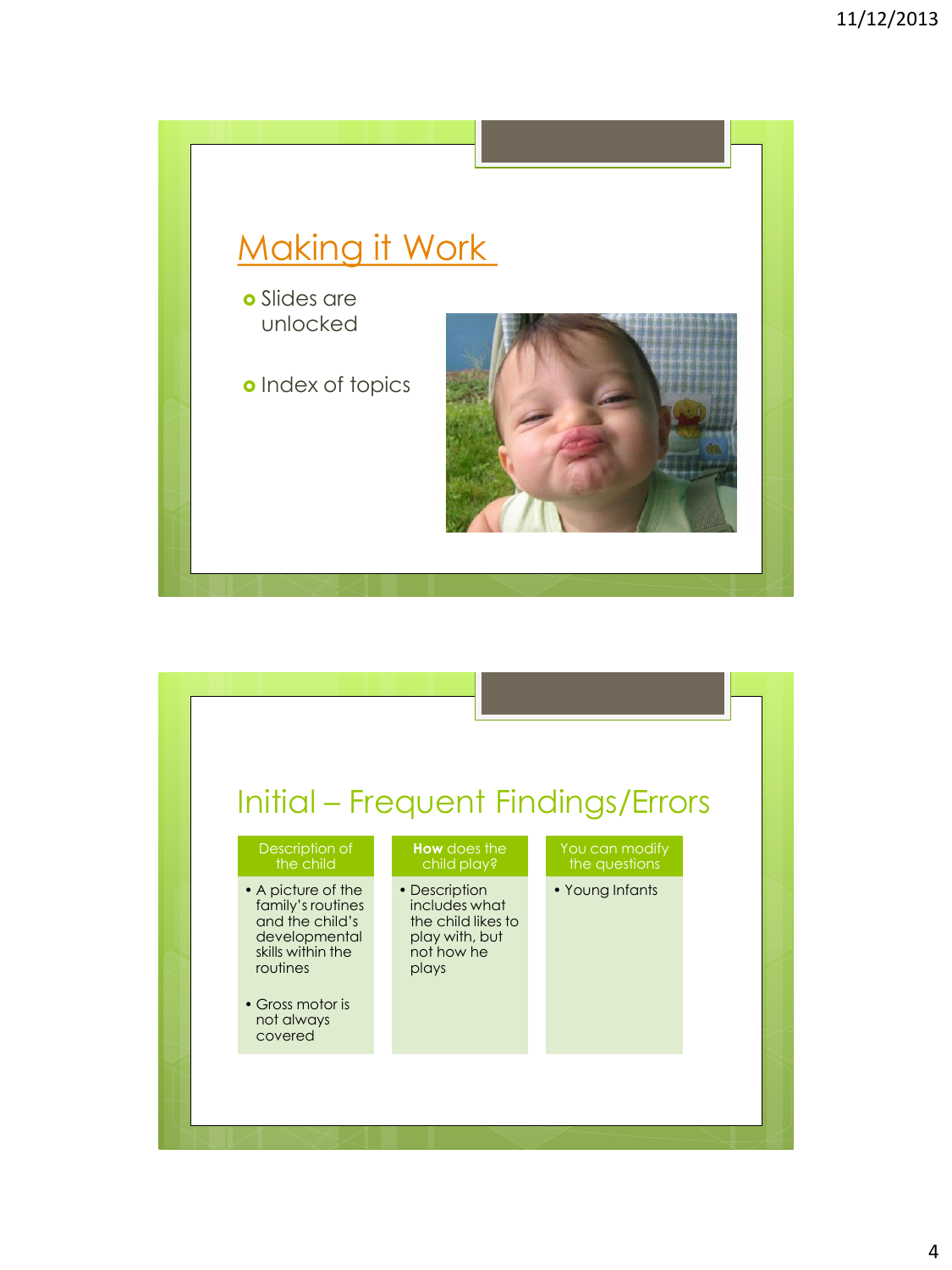

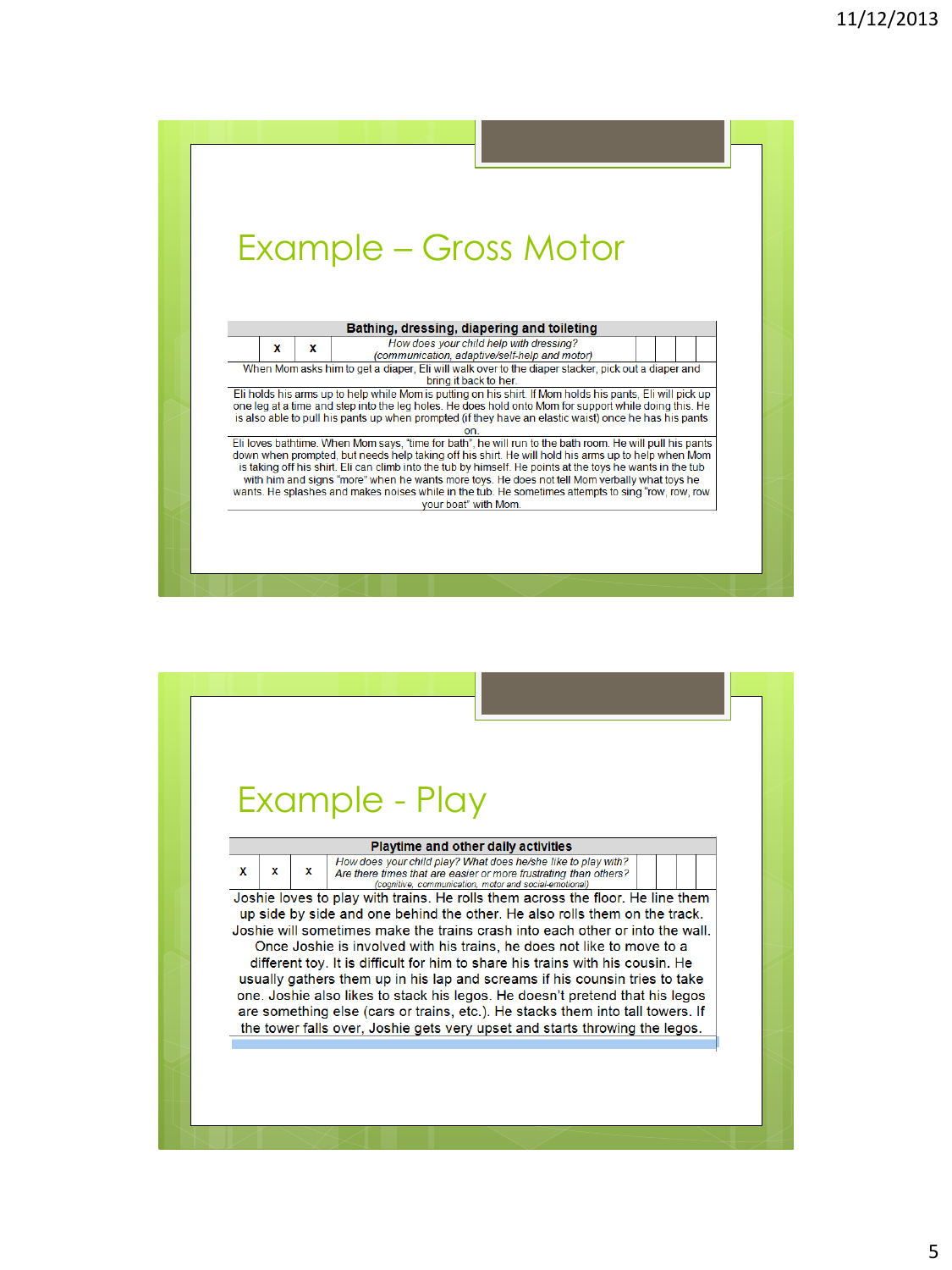

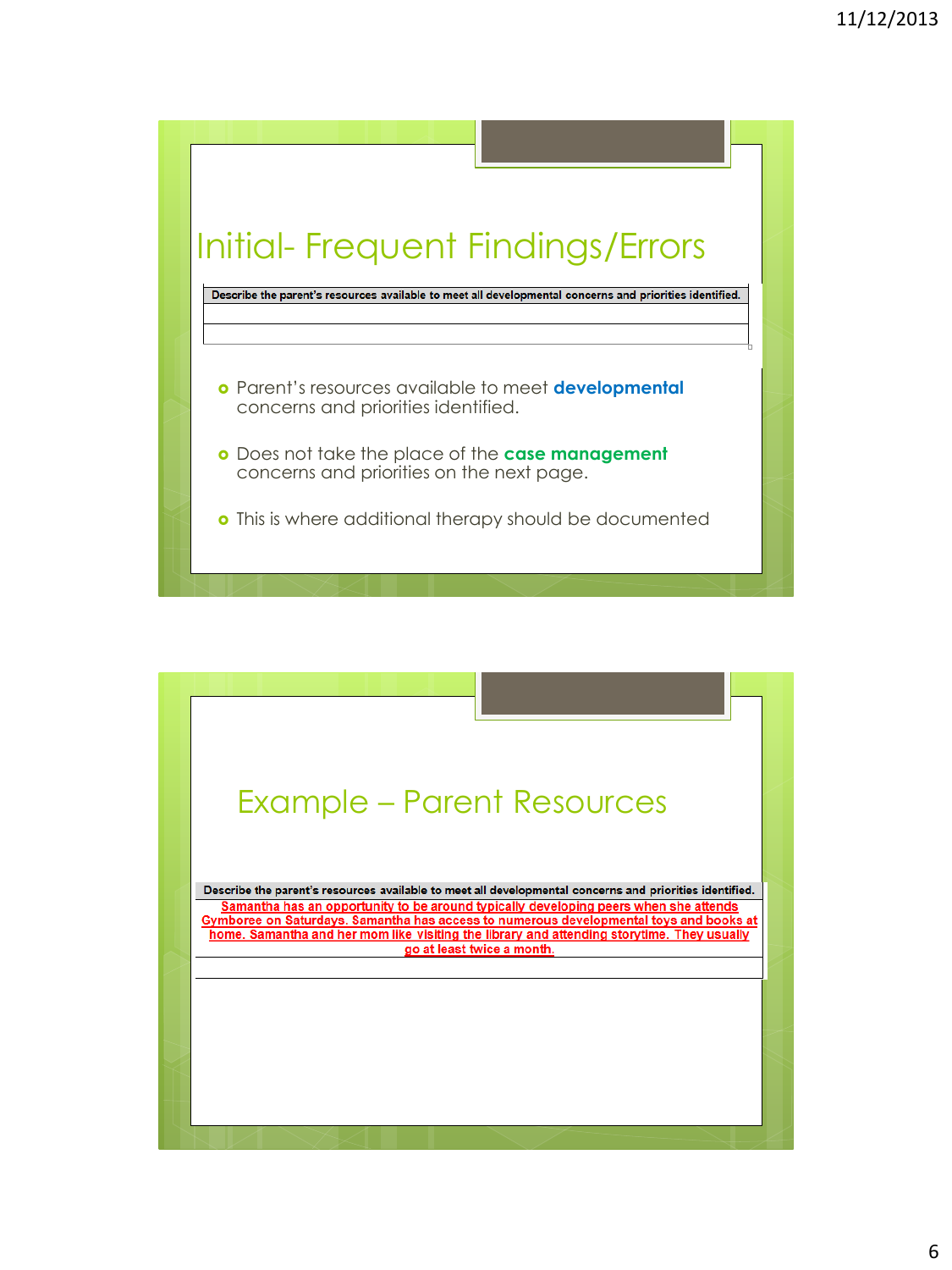

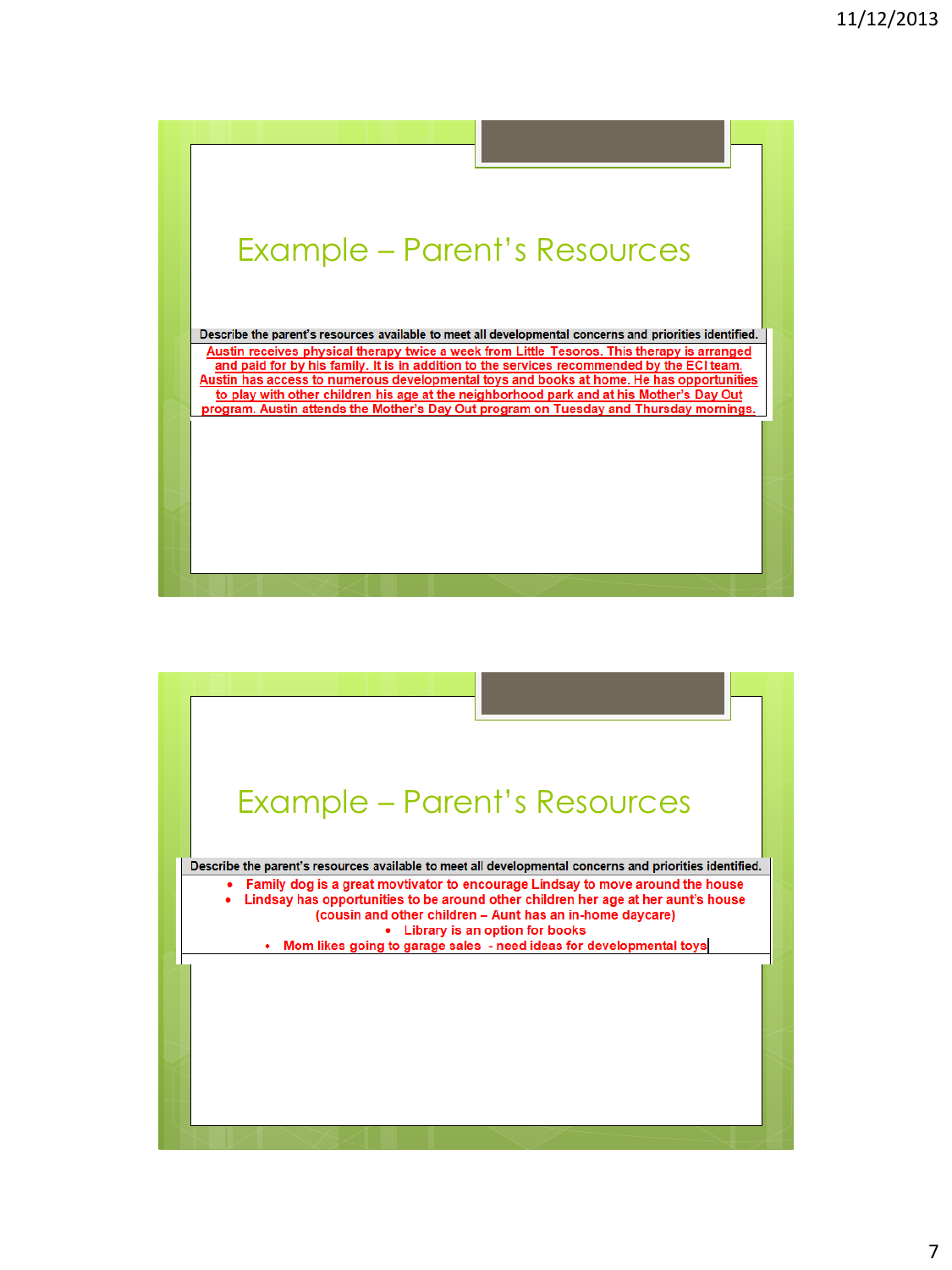

### Procedures describe:

- **o** How the family and staff will work together to achieve the outcome.
- Methods for coaching and teaching.
- Continual assessment of change.

### Procedures are NOT:

- Detailed instructions about how to achieve the outcome.
- Independent of meaningful family activities and routines.

### *DARS-ECI, FY 14*

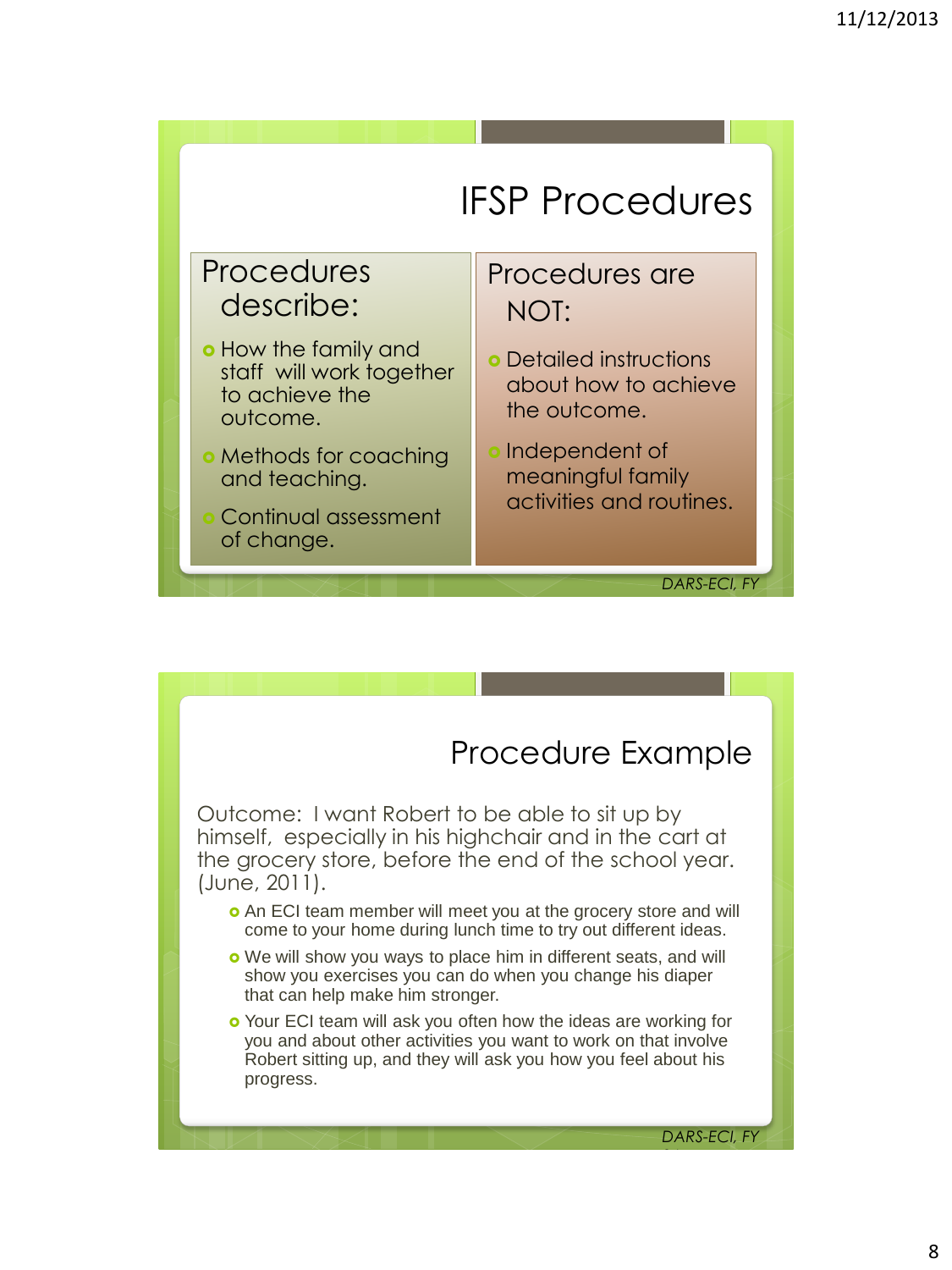## Services Page – Routine **Caregiver**

- o [New requirement -](http://info.sos.state.tx.us/pls/pub/readtac$ext.TacPage?sl=R&app=9&p_dir=&p_rloc=&p_tloc=&p_ploc=&pg=1&p_tac=&ti=40&pt=2&ch=108&rl=1016) Rule 108.1016
- Routine caregiver's name (or entity's name) must be documented in IFSP if services will be provided in the absence of the parent
- **o** Justification of how the child will benefit
- **o** Obtain written parental consent before releasing personally identifiable information to the routine caregiver
- **o** Obtain written authorization



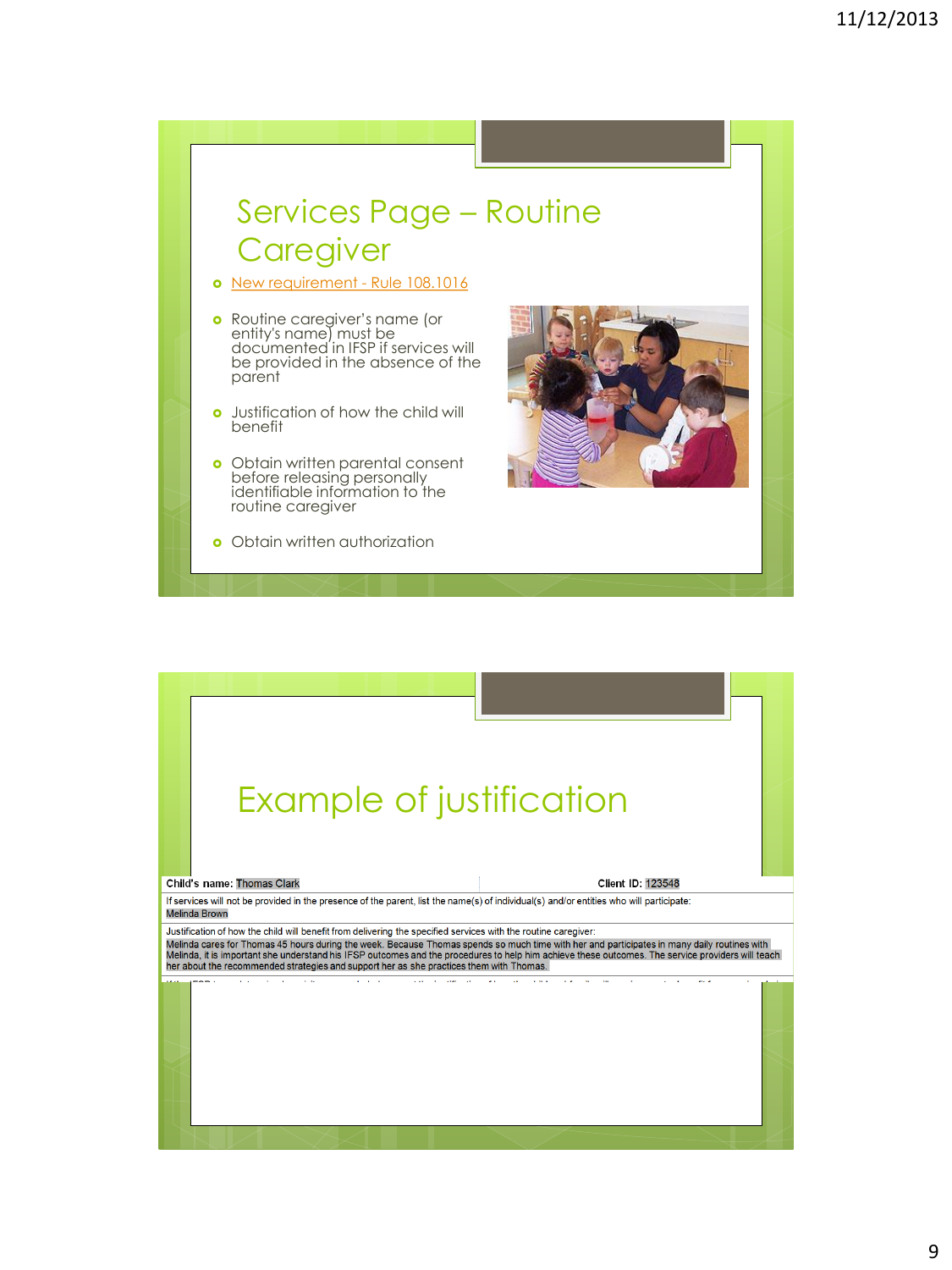

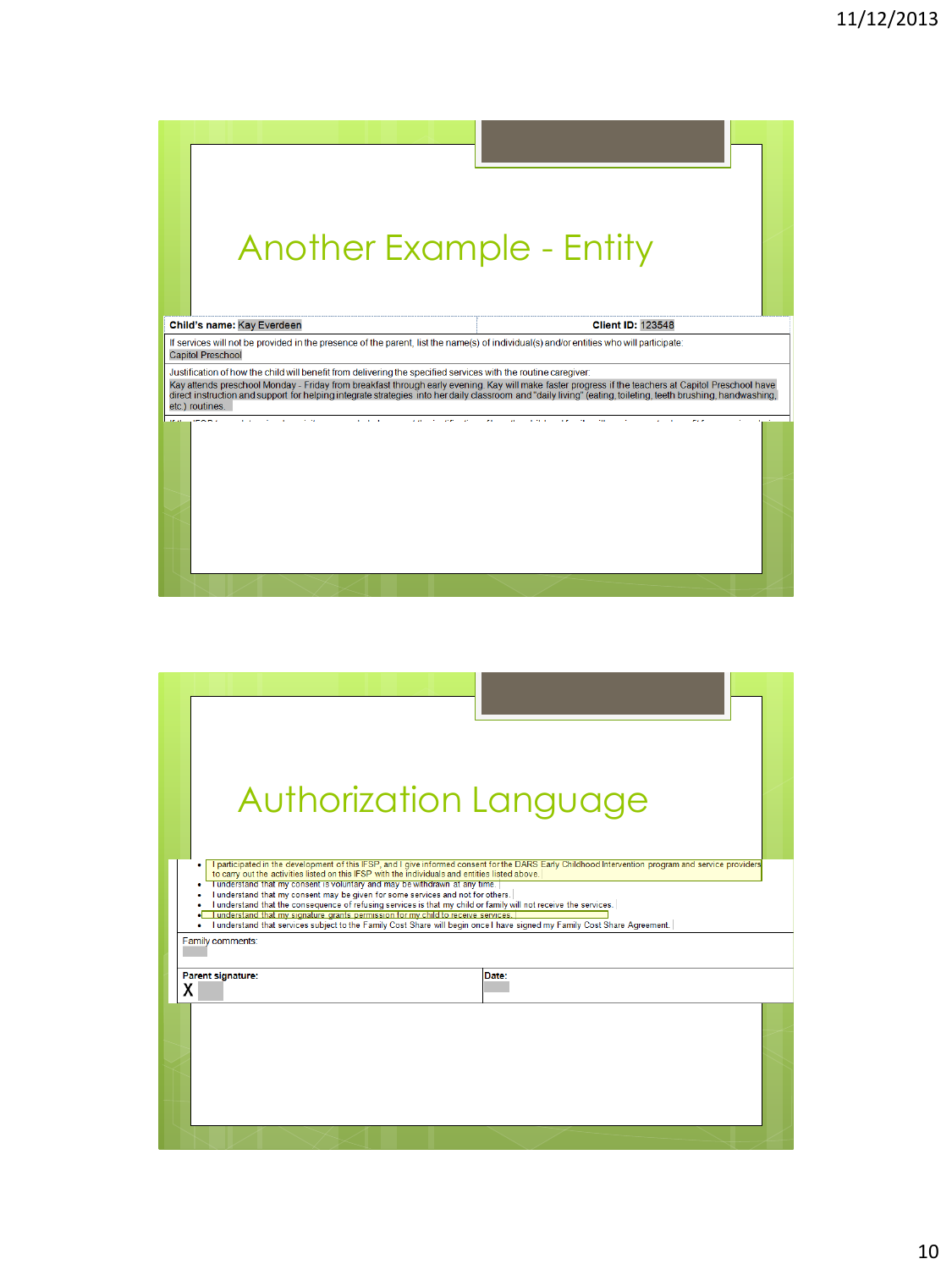![](_page_10_Figure_1.jpeg)

![](_page_10_Figure_2.jpeg)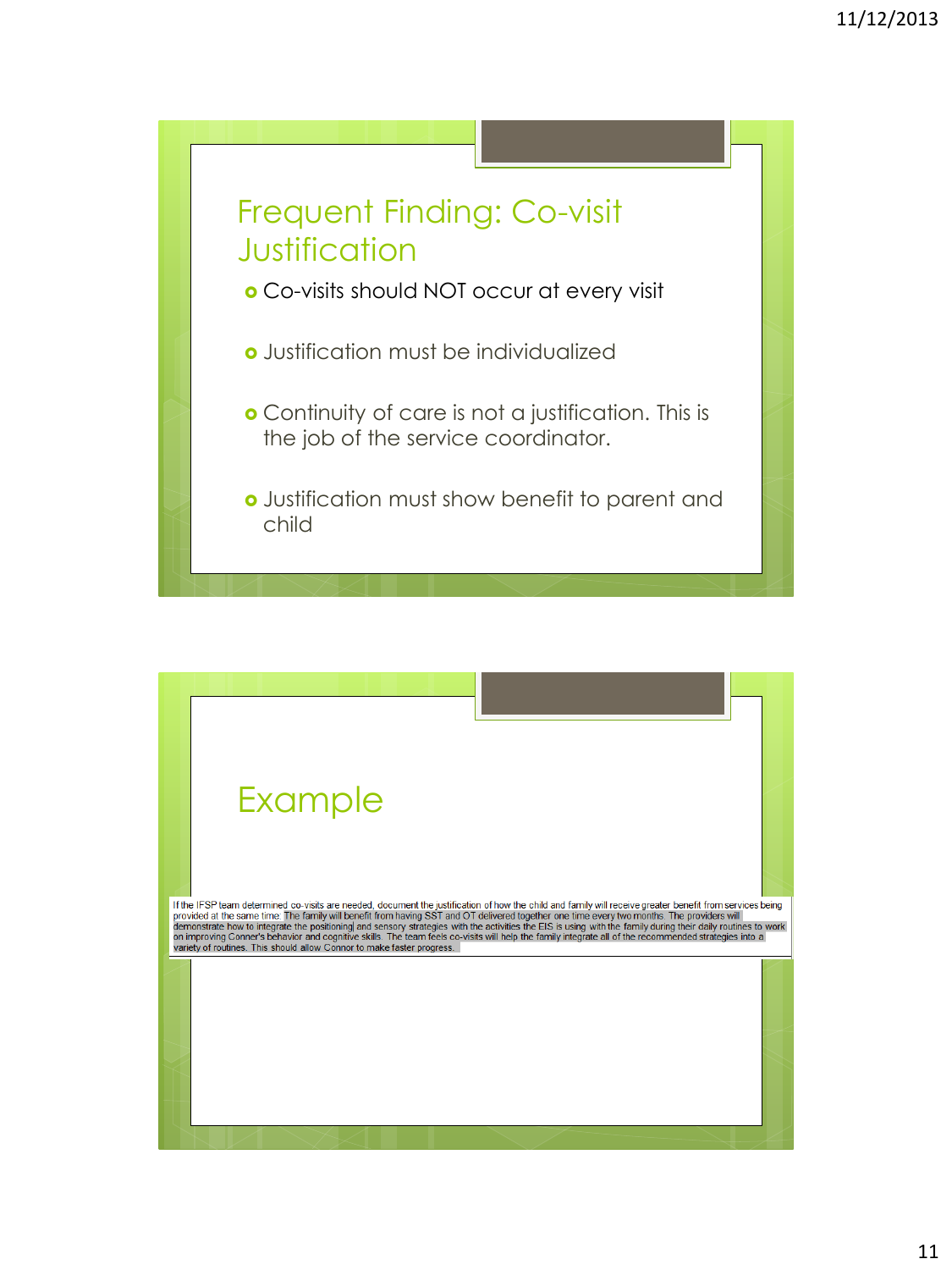# Co-Visit Justification

- o What are other examples that you could include in the justification?
- o Please type your example in the question box.

![](_page_11_Picture_4.jpeg)

![](_page_11_Figure_5.jpeg)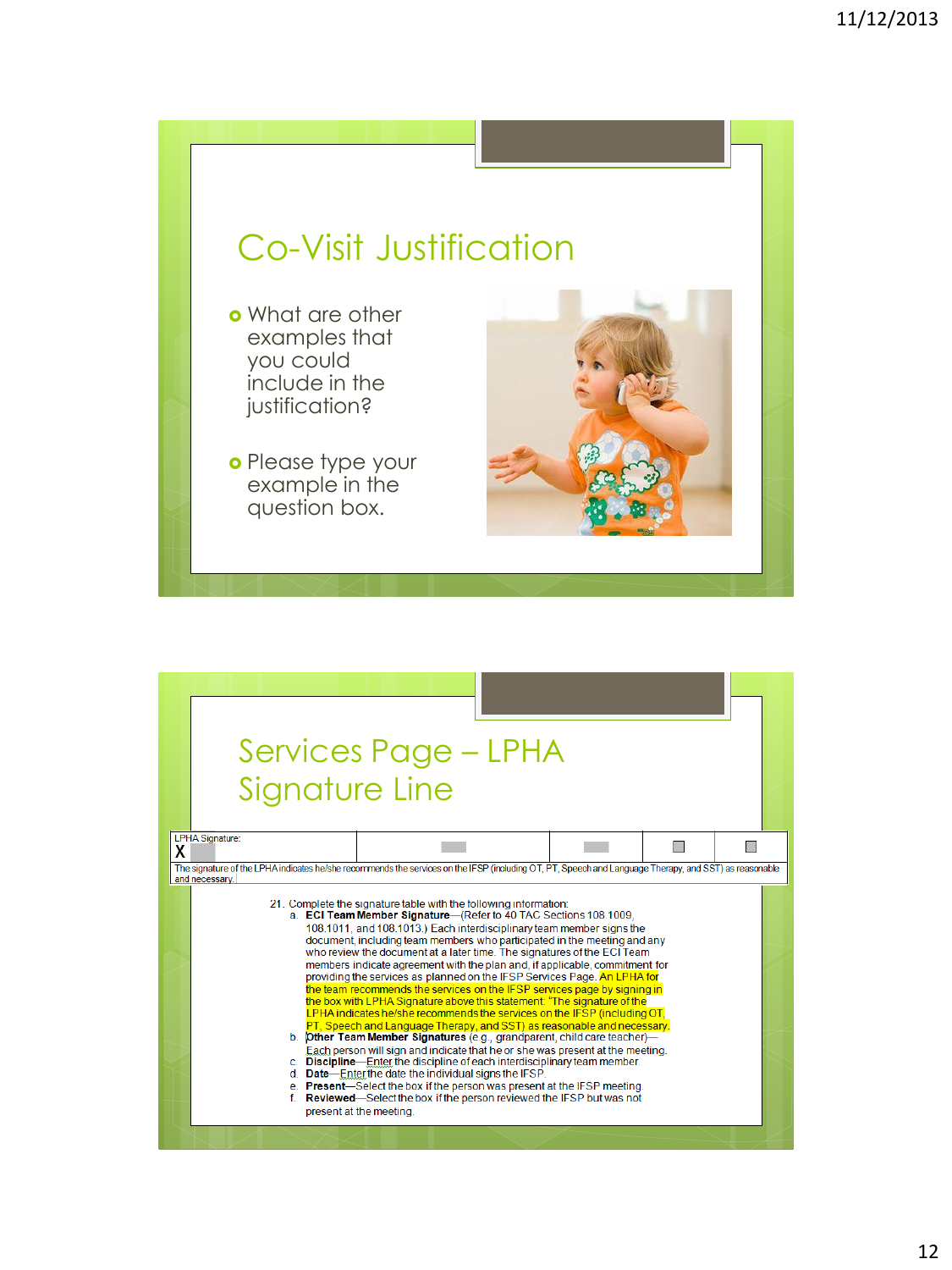![](_page_12_Picture_1.jpeg)

![](_page_12_Figure_2.jpeg)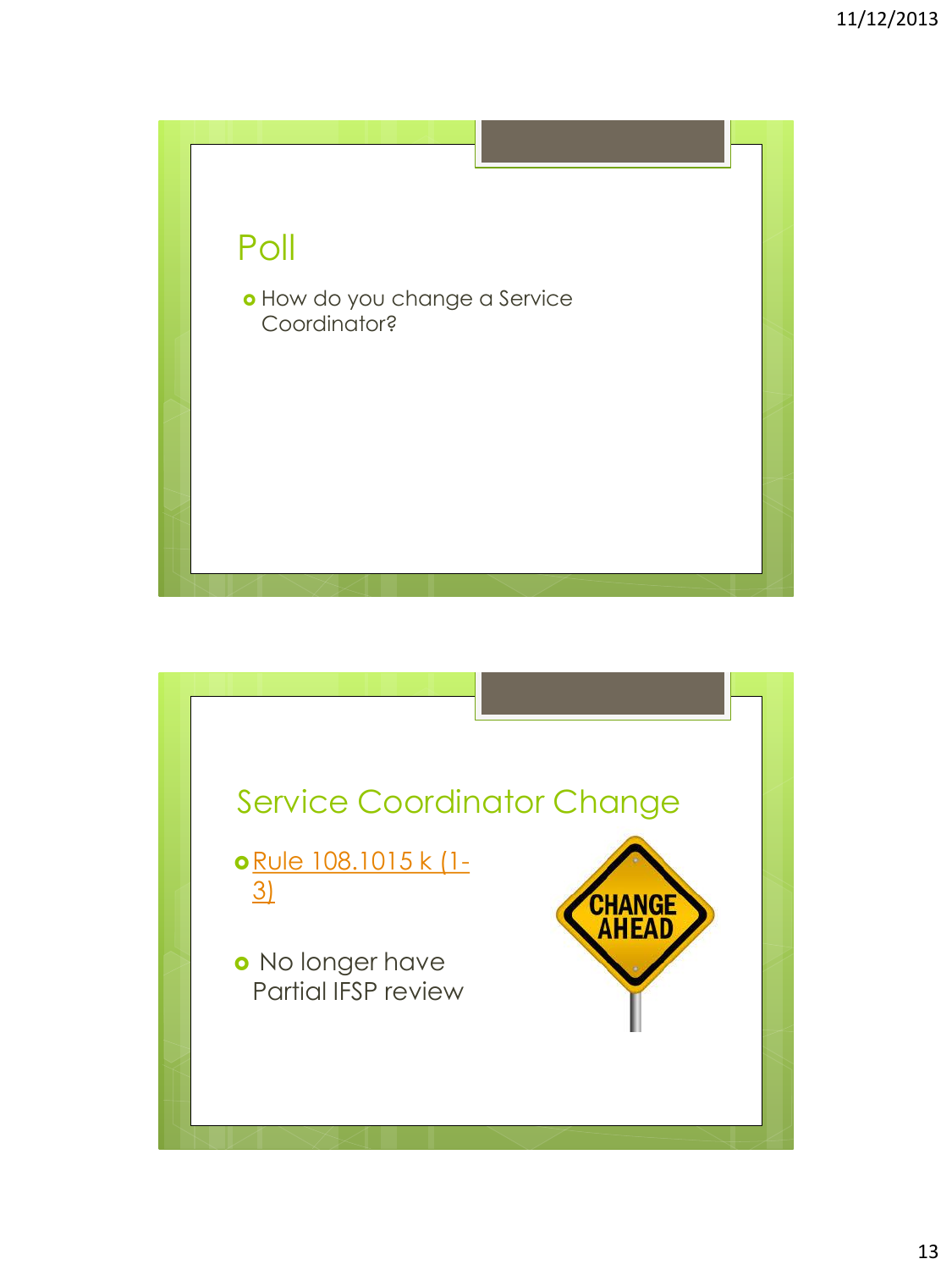$11/5/13$ Alice Culten will be the **Service** assigned Service Coordinator for Bradley Page. This will **Coordinator** take place as of 11/11/13. **Change** The family was notified by relephone call (I falled P them -no message) on  $|1|5/3$ , Bella Star, S.C. - Assigned Service Coordinator

![](_page_13_Picture_2.jpeg)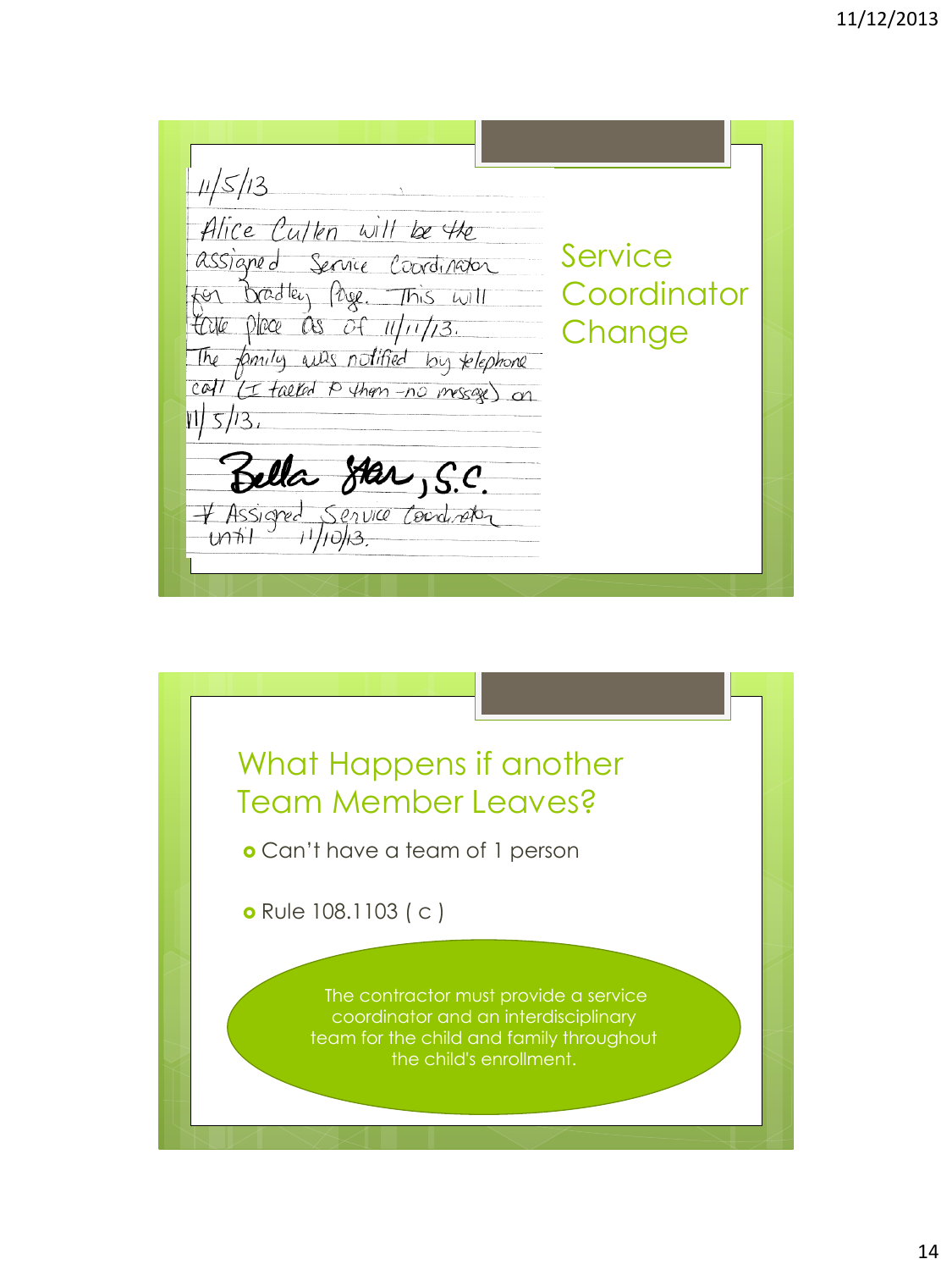![](_page_14_Picture_1.jpeg)

# What is the intent of a periodic review?

In your own words, describe the intent or purpose of a periodic review.

Submit your answer to the question box

# Periodic Reviews

- o Partial reviews are no longer an option
- **o** Complete periodic review when add, change or delete services
- o Periodic review required at least once every six months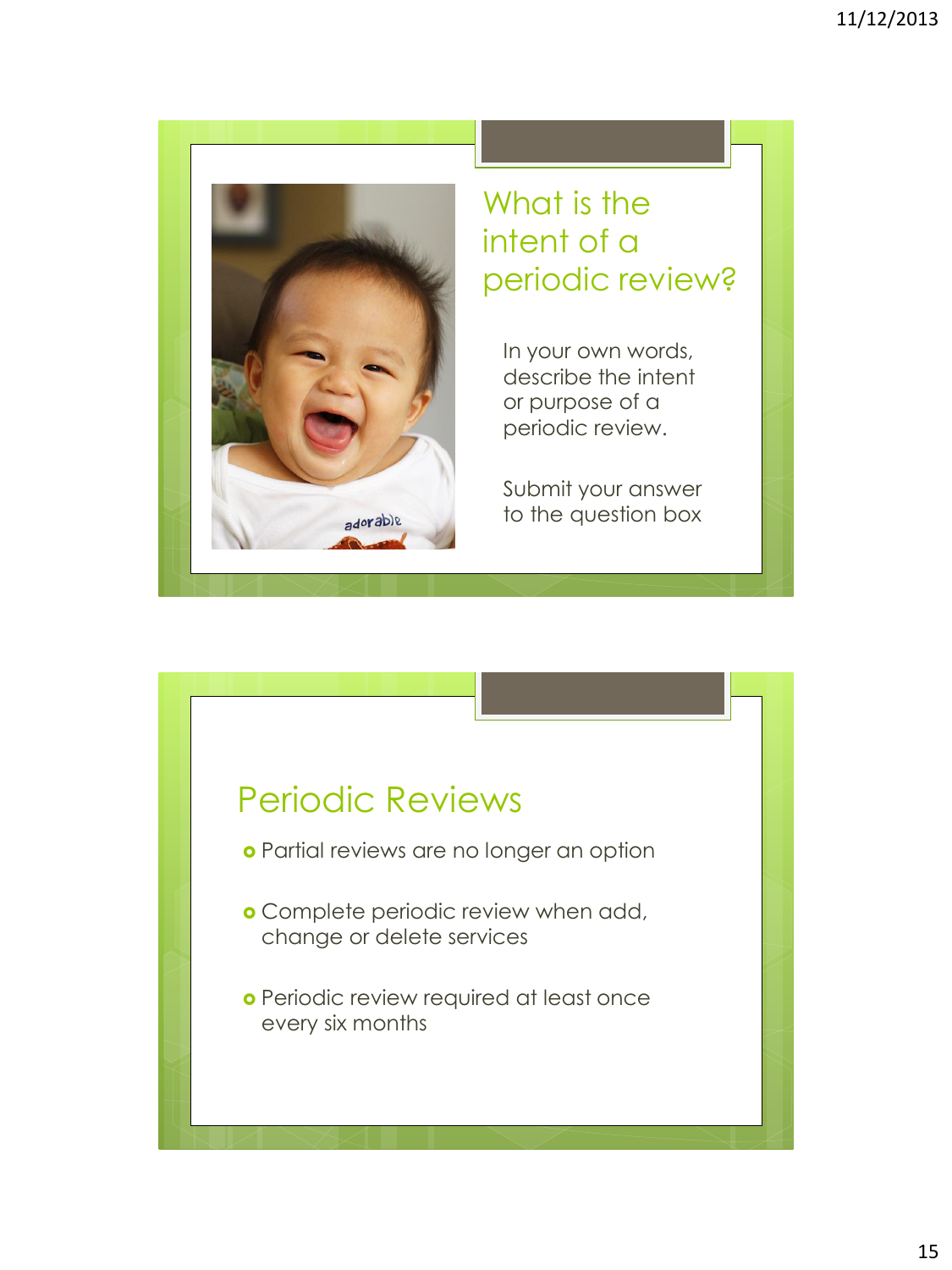![](_page_15_Figure_1.jpeg)

![](_page_15_Figure_2.jpeg)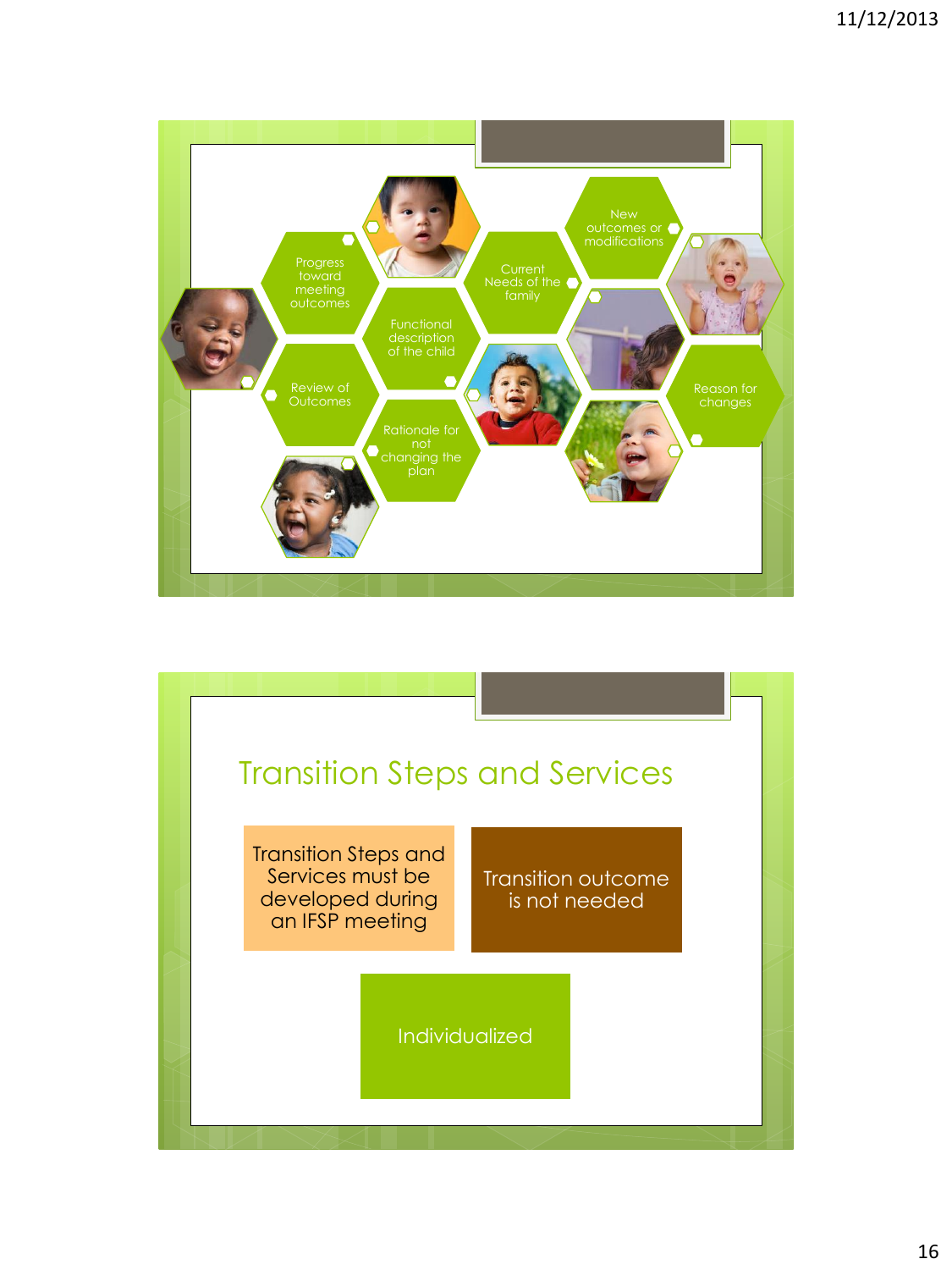![](_page_16_Figure_1.jpeg)

![](_page_16_Picture_2.jpeg)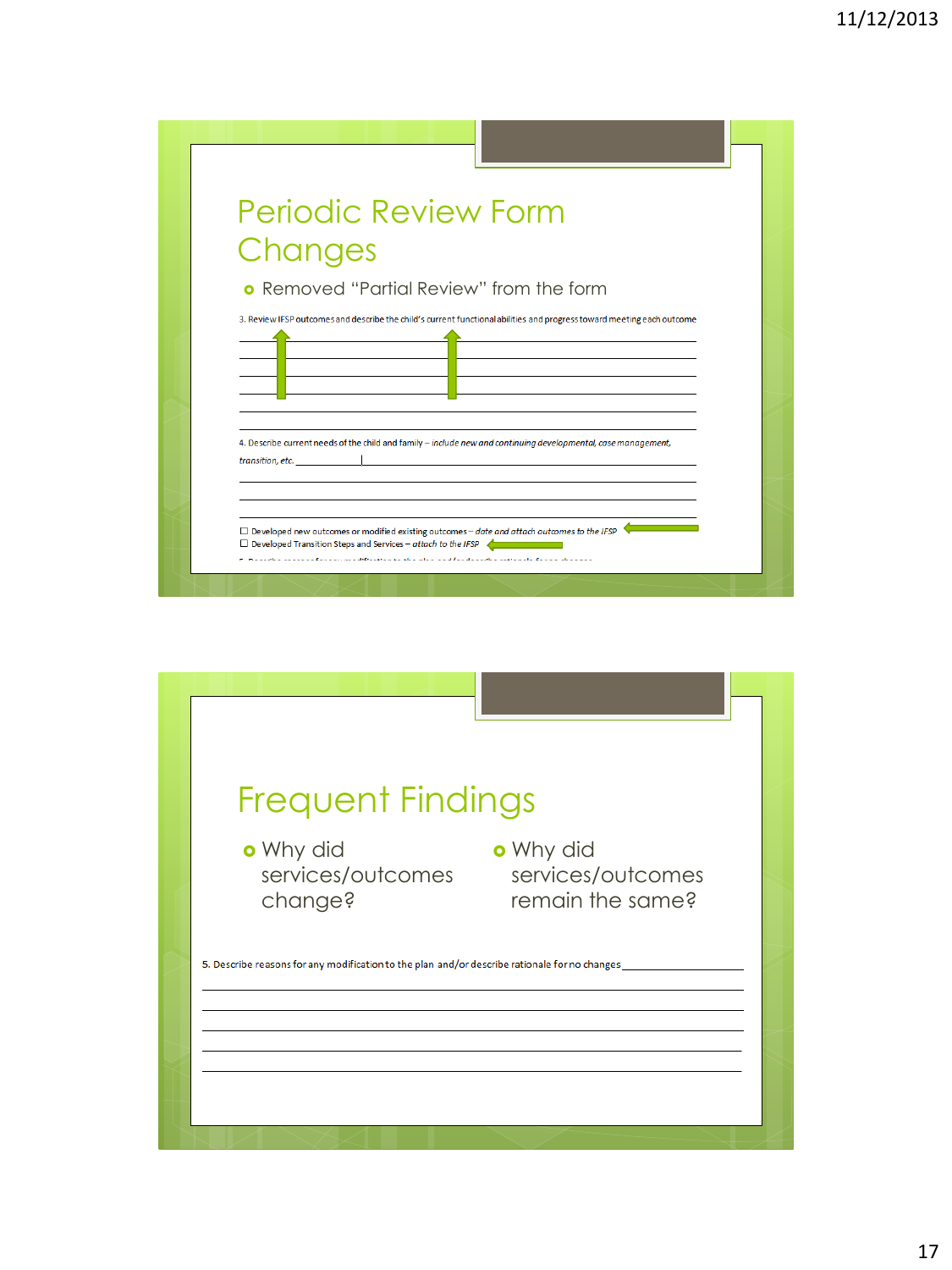#### **o** Changes

*Thomas is not making as much progress as expected toward his outcome of "Thomas will walk from the house to the car every morning." Team feels Thomas will make more progress if PT is increased from once a month to three times a month. Gina (mom) feels that she will benefit from the increased support and feedback about activities to try and what to do if a strategy isn't working.* 

#### o No Changes

*Team and family are happy with Annabel's progress toward her outcomes. Annabel's outcomes and services are still appropriate. No new needs were identified during the review. Services are still meeting the needs of Annabel and her family.* 

![](_page_17_Picture_5.jpeg)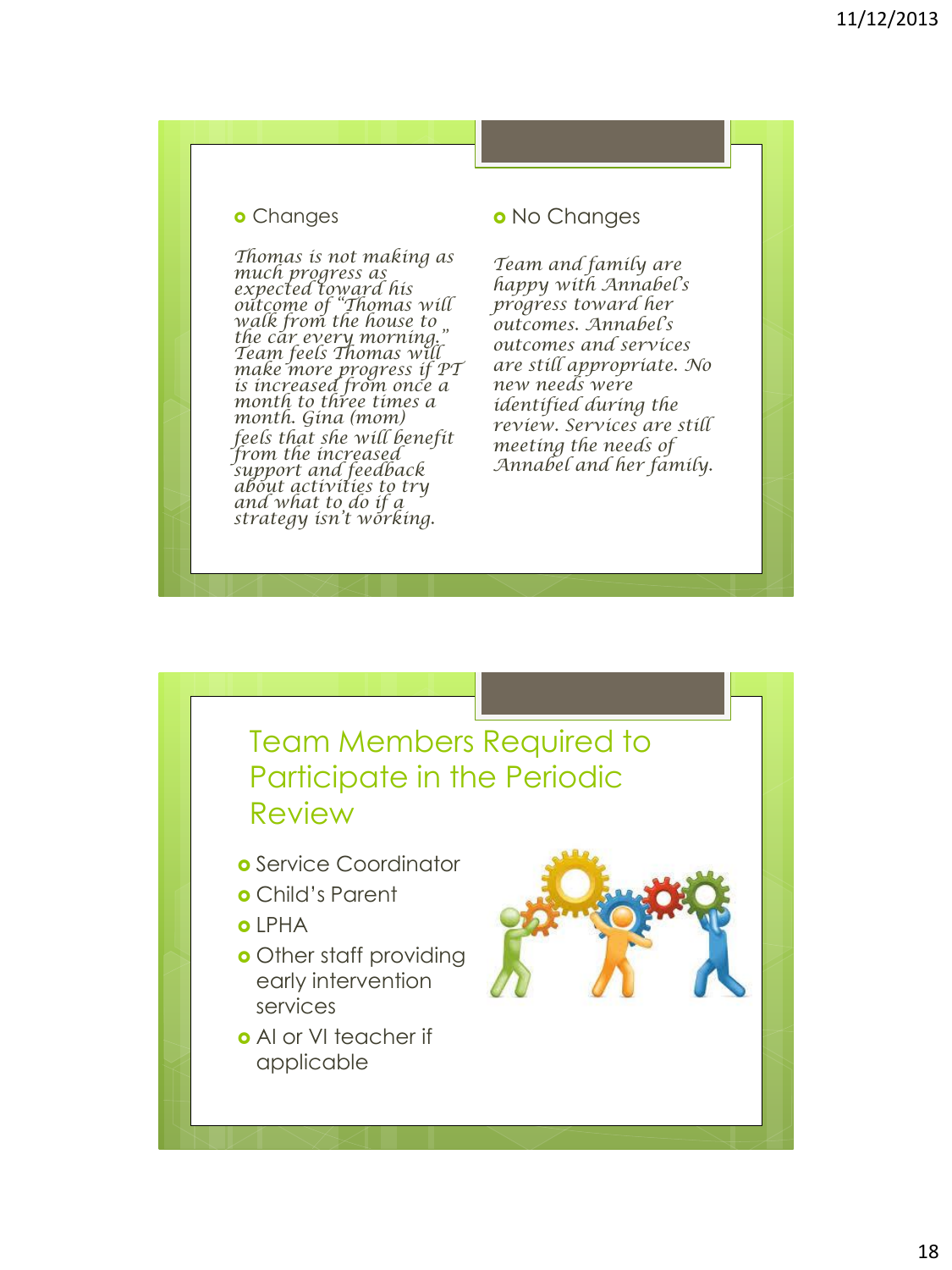## How Can Team Members participate?

#### **Face to Face**

**o** Service Coordinator and Parent must be face to face unless the parent requests an alternate method

- **o** Telephone
- **Providing input and information in advance of the meeting**

\*Must provide recent observations of child to Service Coordinator if not participating face to face

### LPHA Role and Requirements

If not attending the periodic review face to face, the LPHA must have assessed the child within the last 30 days

![](_page_18_Picture_9.jpeg)